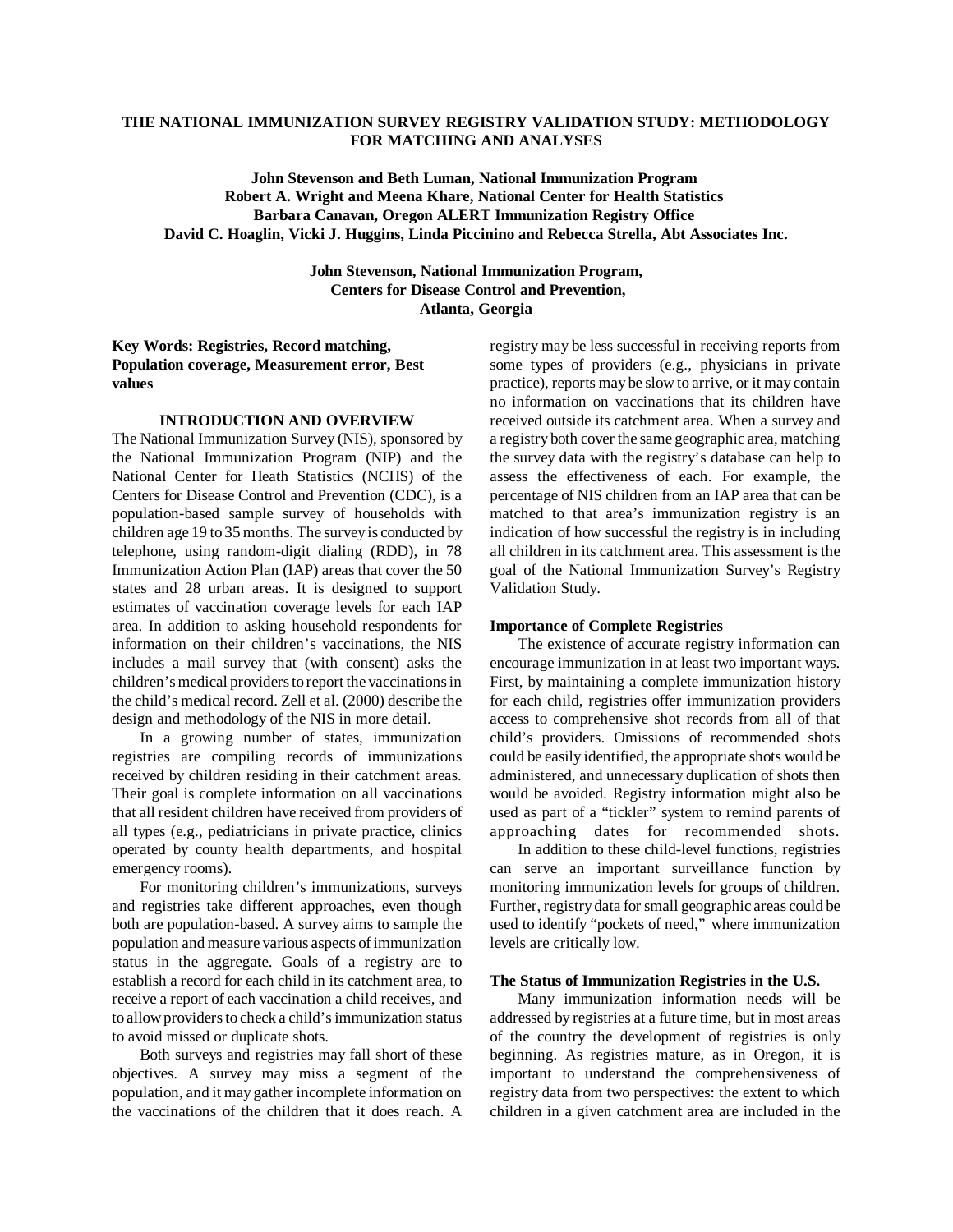registry, and the extent to which immunization records for these children are complete.

Data from the 1999 Immunization Registry Annual Report (CDC 2000) suggest that state and local registries have made substantial progress in enrolling children, recruiting providers, and implementing registry functional standards. Forty-three (69%) of the 64 federal government immunization grantees (50 states, the District of Columbia, Chicago, Houston, New York City, Philadelphia, San Antonio, and eight US territories) reported implementing registries. From the grantees implementing registries, 72% reported the capacity to establish a registry record within 2 months of birth for each newborn child residing in the catchment area; 77% reported the ability to automatically produce vaccination coverage reports by providers, age groups and geographic areas. Only 16% reported the ability to consolidate vaccination records from multiple providers, using deduplication and edit-checking procedures to optimize accuracy and completeness. Data from 42 of the 43 grantees implementing registries showed that the median percentage of providers submitting records to a registry was 96% for public-sector providers and 15% for private providers.

The progress reported in implementing registries underscores the potential of registries as sources of population-based childhood vaccination coverage estimates. An analysis by Bartlett (2000) of the agreement between NIS estimates of immunization coverage and registry-based estimates of coverage was less encouraging. Bartlett stratified registries in three groups based on level of operational status. The registry-based estimates of coverage were significantly lower than the NIS estimates for registries with low to moderate operational status.

## **STUDY METHODOLOGY**

# **Matching NIS Data to State Immunization Registry Data**

In the NIS Registry Validation Study, registry data from participating states will be matched and compared with data from the NIS. The richly detailed demographic and other descriptive data that the NIS collects to describe and characterize immunization levels of young children can be used to help characterize the sources of nonsampling error for those who are more versus less likely to be included in the registry, as well as more versus less likely to have complete immunization data.

Data collected in the NIS from January 1995 to March 2000 will be matched to the state immunization data at aggregate and microdata levels. To preserve the confidentiality of the data, arrangements with the states will ensure that no information identifying NIS children will remain with the registry, and that no information identifying children in the registry but not the NIS will leave the registry.

Plans call for up to three state registry offices to participate in the NIS Registry Validation Study. The procedures described below acknowledge that multiple states will be involved and attempt to coordinate file preparation and matching activities across all participating states.

# **A. Build three files from NIS data**

#### 1. Child-level file

For children in any of the match states, this file should contain single-valued child attributes such as: Name, parsed into first, middle (or initial), and last; date of birth; gender; and race and ethnicity. The file is intended to capture data on all households/children ever believed to be in any of the match states. This permits children to be applicable to the matching process for more than one state; for example, a child who was born in Oregon, received an at-birth vaccine there, and later moved to another state will have one record in this file.

#### 2. Vaccination-level file

From the record for each child, a file containing one record per vaccination received per child will be created. These records will have the standard vaccine classification L7/CVX (CDC 2000, Fig. 7-3) codes appended to match the vaccination identifications used by the states, as well as a link to the appropriate record in the provider file. The file is developed from those vaccinations received by each child-based on the best knowledge.

#### 3. Provider-level file

For each of the children in the child-level file, this file will contain the name, address, etc., of each of the providers known or believed to have immunization data for the child.

## **B. Obtain three files from the participating states**  1. Child-level file

Though the NIS derived data cover 1995, quarter 1, to 2000, quarter 1, the selection criteria for the states are simply all those children with dates-of-birth in 1992, quarter 1, to 1998, quarter 4. The extra quarters, 1992, quarter 1, to 1994, quarter 4, are needed because a child in the initial NIS quarter, 1995, quarter 1, might be up to 35 months old. This file will be matched to the comparable child-level file created from the NIS data in order to find children in common, those only in the registry, and those only in the NIS.

# 2. Vaccination-level file

A file of vaccinations for those children in the state registries who actually match a record in the NIS derived child-level file is needed. However, the analysis of the matching process may necessitate vaccination-level data for all or a random subsample of the children in the 1992, quarter 1, to 2000, quarter 1, registry that do not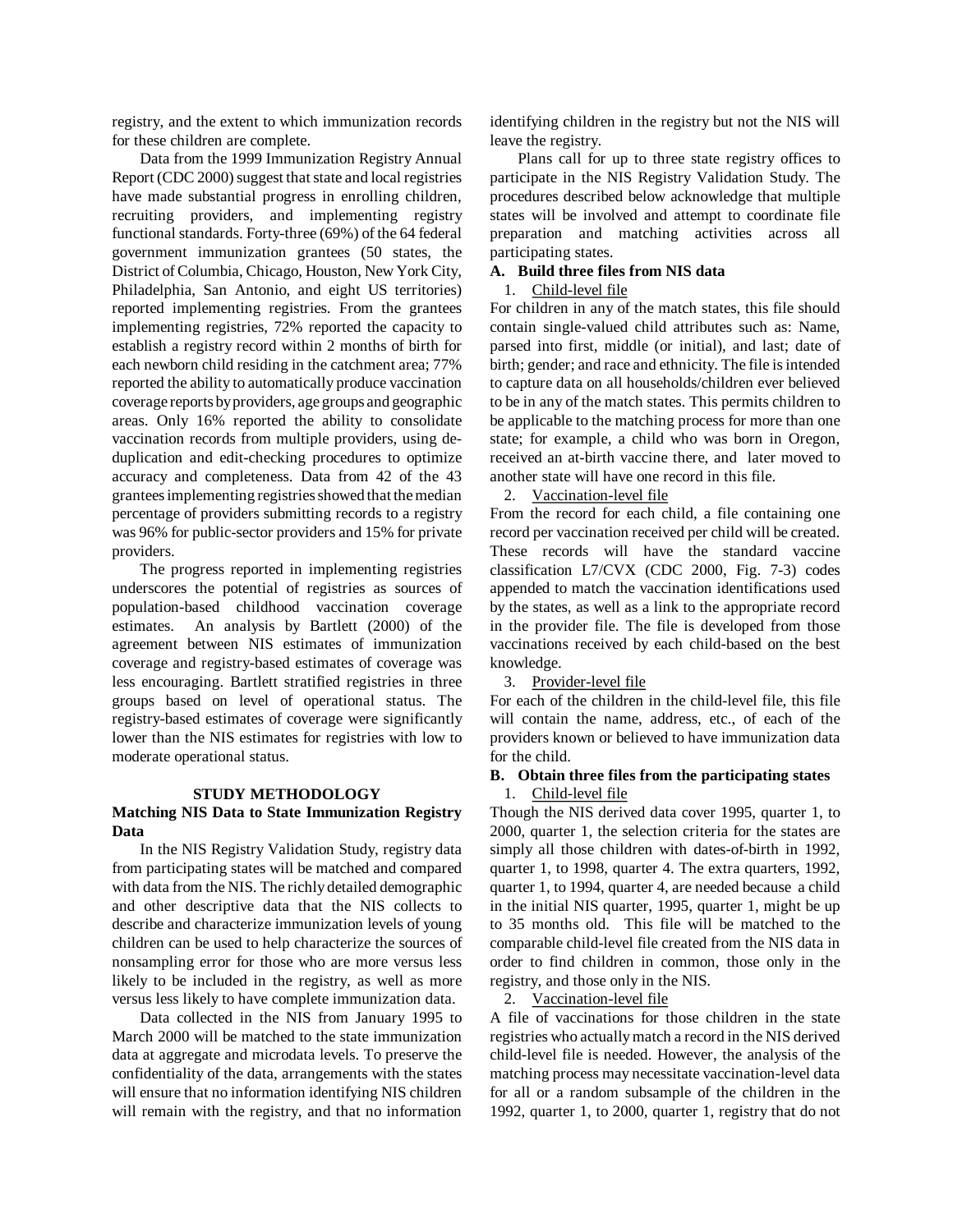match to an NIS sample child. Together with the NIS vaccination file, this file will be used to assess vaccination coverage for those children found in both the registry and the NIS.

3. Provider-level file

A provider-level file will be necessary only for those children for whom follow-up reconciliation is attempted.

# **C. Perform the matching processes**

Registry data needed for the full matching operation will be copied from the registry database onto a storage device and given to a programmer representing the contractor, Abt Associates, to perform the matching. The programmer will apply the matching algorithms and compute the matching rates. Once the matched cases have been identified, the registry data for the matched children will be appended to the NIS records for those children. In addition, a random sample of approximately 8,800 children from the registry database that did not match to an NIS record will be added to the research file that contains the matched children. This is about five times the NIS sample for each state and will provide adequate reliability for planned analyses. NIS nonrespondent and partially interviewed cases may be included in the matching process. If so, the vaccinationlevel data from the registry file are needed for these cases as well. The immunization information for the nonmatch children will also be attached.

The matching process will consist of three separate steps involving (in order) three pairwise sets of files: Child-level, vaccination-level, and provider-level.

1. Child-level matching

For each state there will be approximately 1,760 child-level NIS records. The child-level file from the state registry will have over 100,000 records. The matching process consists of finding each of the NIS children in the registry file and creating a file of linked record identifiers, or determining that an NIS child is not in the registry.

For the actual matching process, explicit extracts of NIS files containing fields comparable to those of the state registries must be created, as well as extracts from the registry files for computer monitoring purposes and experimentation with the matching program to be used.

One area that will require special investigation and controls during the matching is the identification and tracking of movers. On the NIS side, there will be quarterly samples of children from each test state. Files will contain all of the NIS children in the age cohort who were ever in the NIS and resided in any of the test states. On the registry side, there will be records of children who were not eligible to be in the NIS for a specific quarter because they moved to another state. If this phenomenon is not known or tracked by the registry, and if the registry has no mechanism for including movers into the state, then the immunization estimates from the registry could differ substantially from NIS immunization estimates, primarily through differences in population definitions. Examining these issues is critical in determining the population coverage of the registries.

The final result from the matching will be a file with linked NIS and registry record identifiers for those NIS children found in the registry files and, by implication, those NIS children not found in the registry (and the residual registry children).

# 2. Vaccination-level matching

The vaccination records for those children with linked NIS and registry identifiers produced above will be selected from the respective NIS and registry vaccination files, sorted in an appropriately common order, and compared.

The first step in this process is to create a cross-tabulation displaying the number of children with each possible pairwise count of agreement in the two vaccination sets. That is, a table whose rows, for example, consist of 0,1,2,... unique NIS vaccinations and whose columns consist of 0,1,2,... unique registry vaccinations. An intersection, say (1,2), would give the number of children who have one unique NIS-reported vaccination and two unique registry-reported vaccinations. The (i,i) intersection contains the count of children whose vaccination records agreed exactly. This table can then be used to decide which and how many reconciliations to attempt, which cases to reconcile electronically, and which cases to reconcile through telephone contact with providers.

## 3. Provider-level matching

The respective NIS and registry provider files will potentially be used for two purposes: To analyze potential differences in the number of providers reporting to the NIS and the registries, respectively, for those children whose vaccination histories do not match; and to provide the source of provider information for actual contact. (The NIS file will have more providers named than those who reported.)

The first step in a provider-reporting analysis would be a uniqueness table similar to that described above for the comparison of the vaccination histories. For this process, identifying information for children in the registry who are not matched to NIS children will be needed in order to contact providers. (The non-matched children are now part of the research file for NIS confidentiality reasons. In order to mask which records are in the NIS, we will augment the file with non-match cases from the registry.)

Once the NIS and registry datasets undergo the matching process, data on the immunization histories of all the children originally in either the NIS or state registry will be put in a new data set, the Registry Research File. For each child in the registry who is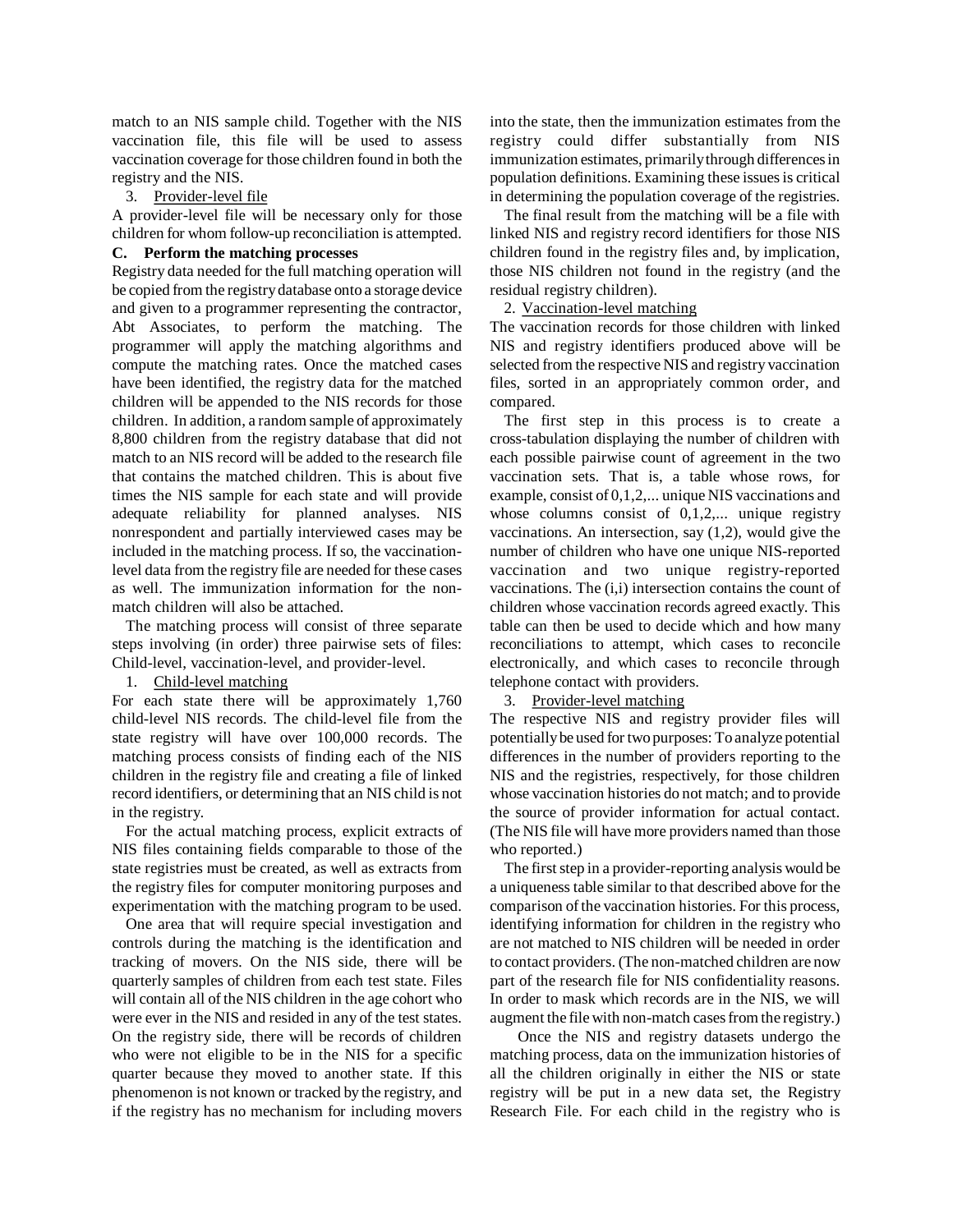matched to an NIS data record, registry information will be attached to the NIS data record. For children in the registry who are *not* matched to an NIS data record, the registry data record for each child (or a subsample of these children) will be appended as a new data record in the matched file. However, the new data record that comes only from the registry file will not contain identifying information about the child. It will be used only as aggregate data for research purposes. A flag will be added to the Registry Research File to indicate the matching status for the case.

#### **Reconciliation of Immunization Information**

After completion of the matching operation, cases with immunization data that are not consistent between NIS reports and state registry reports will be flagged. Depending on the number of cases identified and available resources, either all or a sample of the providers for inconsistent cases will be recontacted to verify discrepant data. These cases, or a subset of these cases, will become the sample for reconciliation. Two procedures will be used for the reconciliation. The first is an electronic procedure, and the second involves contact with medical providers to obtain "best values" for reports of immunizations.

#### **Electronic Reconciliation of Minor Inconsistencies**

Some minor inconsistencies between registry and NIS information may be resolved by electronic examination of the data. This electronic reconciliation will take place prior to contact with medical providers. This step minimizes the cost of reconciliation, maximizes the number of cases that can be reconciled, and reduces the number of contacts with providers, who may feel burdened by additional requests to supply immunization information.

When comparing matched files from separate sources for the same child, it is anticipated that both minor and major inconsistencies among immunization reports will be identified. Minor inconsistencies would include single immunization dates that vary by less than seven days, single dates that appear to be transpositions of the numbers for the day of the month and the month of the year (e.g., 04-05-1997 and 05-04-1997), and dates with missing information for the day of the month. Additional minor inconsistencies may be identified during examination of the data files. We plan to resolve electronically the minor inconsistencies described above.

The exact criteria for dates to be reconciled can be modified. For example, a criterion of a seven-day difference in dates can be narrowed or widened, depending on the number and variety of inconsistencies actually identified. The relatively low cost and high efficiency of electronic reconciliation argue for the use of this method in any instance where it does not compromise the integrity of the resulting data.

#### **Reconciliation of Matched NIS Cases**

Following the electronic reconciliation process described above, paper matching sheets can be printed with all shot dates from all sources, date of birth from each source, child identifying information and provider contact information. Inconsistent dates can be flagged, and the cases sorted for contact with providers.

The first sorting identifies multiple cases requiring contact with the same provider. A second sorting of cases identifies the type of reconciliation necessary:

- missing shot date( $s$ )
- different date(s) for same shot(s)
- shot date(s) prior to date of birth
- different date of birth
- no record for this child

Contact with providers who have multiple cases follows the same steps, but the nature of the interaction will vary with the types of the inconsistencies in the data files. The steps in contacting providers include:

- contact the provider by telephone
- identify the reason for the call
- establish the identity of the child
- verify the date( $s$ ) in question
- record the outcome of the verification on the matching sheet
- if the inconsistency is resolved, forward the case to data entry
- if the inconsistency is *not* resolved, verify the source of information in question, verify the source of immunization(s) in question, identify additional possible contacts to aid reconciliation, and forward the case for additional review

Providers with multiple cases requiring reconciliation would be approached with an additional, preliminary contact. An introductory telephone call to the provider would explain the nature of the contact and offer to forward a list of all children whose records need review. This preliminary contact would allow the provider to locate all needed records and schedule a convenient time for resolving all questions. Advance notice should facilitate the retrieval of records and decrease the time that reconciliation staff and providers spend on the telephone.

Cases with missing and/or discrepant dates should be fairly simple to resolve. Reconciliation staff would ask the provider to refer to written immunization records and verify the dates in question. Most of these cases are expected to be recording errors that can be corrected during this telephone contact. Difficulties may arise if the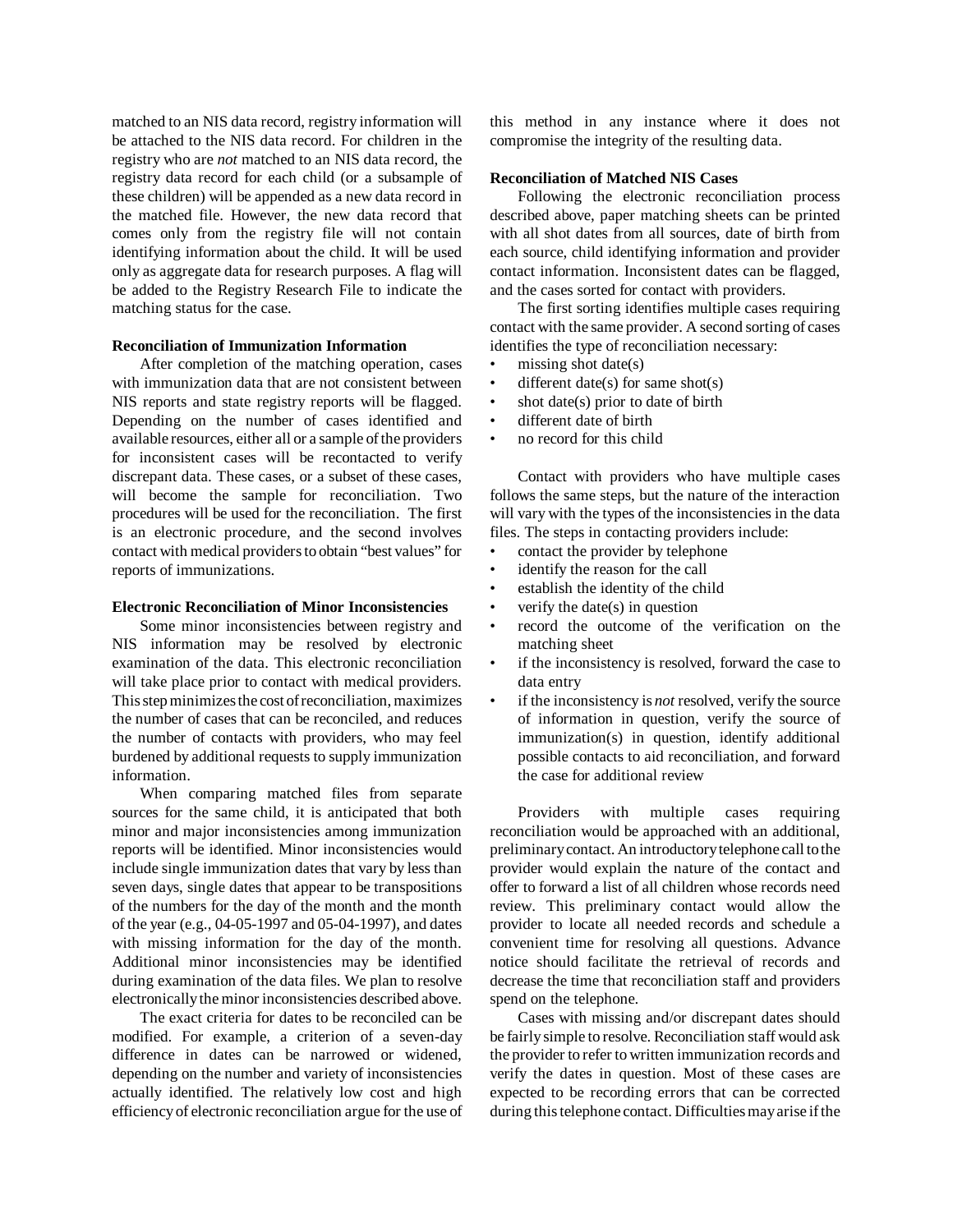date in question has been supplied by a previously unidentified provider or from a parent's record and cannot be verified during this contact with the provider. Additional providers will be contacted only if they have been named during the NIS household interview. Any dates from secondary sources will be identified on the matching sheet as "other provider" or "parents' record." These cases will be reviewed before being sent to data entry.

Resolving date-of-birth discrepancies may be simple or may lead to additional problems. Simple recording errors that conform with the pattern of shot dates will be indicated on the matching sheet, and the case will be resolved. In some instances, resolving date of birth inconsistencies may raise issues about the correct identification of the child, or may cause some shot dates to fall prior to the child's date-of-birth. The reconciliation staff will attempt to resolve these cases during the telephone contact. Unresolved cases will be reviewed for possible additional action.

Providers may indicate that no immunization record is available for a child. If a provider reports never having had contact with the child, either the child or the provider may be misidentified. Reconciliation staff will attempt to resolve these problems during the telephone contact. If a provider has forwarded a child's records to a different provider, the new provider will be contacted only if that provider was named during the NIS household interview. If the child's records have been sent to long-term storage, reconciliation staff will gather information about the cost and time required for retrieving the records and refer that information for review.

#### **ANALYSIS**

Demographic distributions of the data for the cohort of children 19 to 35 months of age in the years 1995-1998 will be produced in order to assess coverage of the state registry. Distributions of available demographic data will be compared to distributions in the NIS and to Census data. Information from comparisons in the aggregate will help to focus more detailed comparisons of micro-level matched and unmatched data.

From the initial match, the match rate between registry and NIS data is calculated as

Match Rate =  $(M / N)$  100, where M is the number of NIS children matched to registry records for an area, and N is the number of NIS children identified by the survey in the same area. A variety of breakdowns should be possible. For example, it will be informative to compare match rates between children who use public providers and children who use private providers.

For children identified in both datasets, the immunization records available from the registry and from the NIS will be compared to calculate an agreement rate as Agreement Rate =  $(A / M)$  100, where A is the number of cases where the NIS and registry data agree, and M is defined as above. The agreement rate may be considered an indicator of the reliability of both NIS and registry data. More than one definition of "NIS data" can be used. For example, one can use only NIS provider data on vaccinators, or one can use those provider data when available and the household data otherwise. Both of these agreement rates can be stratified by race/ethnicity and by poverty status. The analysis will yield an agreement rate for each vaccine and series that the NIS tracks.

Immunization rates between the two sources, broken out by the matching outcomes and other influential variables, will also be compared. An overall set of immunization rates will be based on five subsets of the data: 1) all NIS children; 2) all children in the registry; 3) matched children, taking immunization status from the NIS; 4) matched children, taking immunization status from the registry; 5) unmatched children in the registry. Each of these can be broken down by calendar year, public vs. private provider, race/ethnicity, and poverty status.

To the extent that NIS and registry data agree for a given child, the two sources may verify each another. Alternatively, analysis of the characteristics of children with non-matching data may point to conditions where one data source is more likely to be correct.

Several secondary analyses are planned, should resources become available. We would like to examine issues related to immunization for the non-telephone population contained in the state registry. This analysis will depend on the extent to which we can determine, from the state registry information on home/business/relative phone numbers, whether a child had a nonzero probability of selection in the NIS.

We plan to examine whether dual-frame or supplemental-frame sampling and estimation approaches using the NIS data and state registry data are a viable option for future improvements to the NIS surveillance program.

Finally, we would like to begin investigating whether and how registry data may be used to replace some or all of the effort in the NIS to obtain provider data on sample children. For example, in the case of Oregon, a process could be set up where registry data on an NIS sample child can be released so that the provider does not have to duplicate efforts for the registry and the NIS provider record check study (PRCS). It is already written into Oregon law that users of the registry are not required to obtain consent for release of information from their registry.

This kind of information ultimately will lead to improvements in the NIS sampling, estimation methods